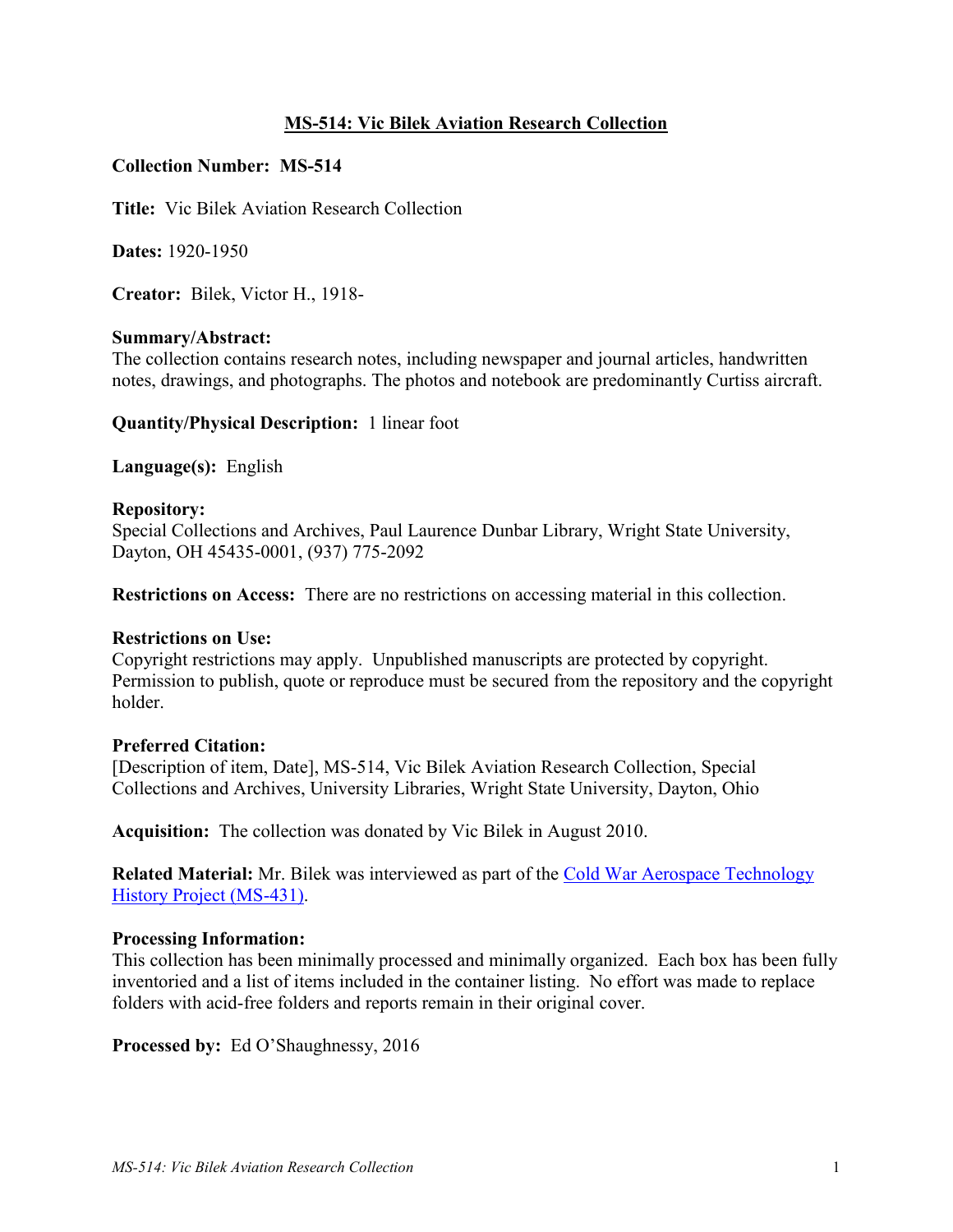## **Arrangement:**

The collection is arranged in a single series, in original order. In the finding aid, the file number designation indicates the page (number) and position on the page (letter). For the position, the letters are assigned from left to right then top to bottom (e.g., "a" indicates top or top left, then "b" is middle or top right).

## **Biographical/Historical Note:**

Vic Bilek (b. 1918) was born and raised in Tacoma, Washington, where he attended the University of Washington. He came to "old" Wright Field in September 1941 as a 2<sup>nd</sup> Lt. and was assigned to Armament laboratory Bombing Branch, Engineering Division. Vic worked on Norden bombsight and its installation in several bombers including the prototype B-36. He was transferred to Fire Control as Unit Chief and worked on installation of remote control gun turret systems for B-29s, A-26s, and P-61s, including the first electro-mechanical integrated fire control systems. He ended his Research & Development work in the Lab as Chief of the Aircraft Gun Unit in June 1946 and separated from active duty as a Major.

Vic came back to Wright Field as a civilian in the Air Technical Intelligence Organization, then known as T-2, now known as the National Aerospace Intelligence Center. He started working with the German scientists and the captured German Luftwaffe equipment along with scientific and engineering documents. He authored a study of the V-2 missile production in the underground factory, which is still used as a reference today. He became Chief of the Armament Branch and continued after being recalled to active duty in 1951, for the Korean conflict. Then he returned to his civilian position in 1953. Vic transferred to the Staff in 1958 as Deputy for Production Control, then Chief of the Program Office and then Assistant for Limited War under the Commander, Foreign Technology Division, and Air Force Systems Command. He was appointed as Chairman of the joint Services Battle Damage Assessment and Reporting program in Vietnam and Thailand and led a joint service team in theater in 1969 and retired in June 1973.

In May 2006, Vic was placed on the National Air and Space Intelligence Center Wall of Honor, the greatest honor that NASIC can bestow on one of its alumni for diligent efforts that have truly made NASIC a "Center of Excellence" within the Air Force and the Intelligence community.

In retirement, Vic Bilek served for 32 years in the U.S. Coast Guard Auxiliary, particularly in the Boating Safety education program, and was Division Captain in the 2<sup>nd</sup> CG District. He has also put in 15 years of voluntary service in the Service Corps of Retired Executive (SCORE) program in the U.S. Small Business Administration. He has previously served as President of the Kettering-Oakwood-Centerville Chapter of the National Association of Retired Federal Employees. Vic is also a member of the American Aviation Historical Society, Huffman Prairie Chapter, and the Hithergreen Aviation Club.

Mr. Bilek has appeared in the TV Cable History Chanel production on the "Spoils of War" segment of the often-shown *Last Days of WWII* and the Speedvision Channel's *Project ZETA-The Exploitation of the Russian Yak 23 Soviet Jet Fighter*.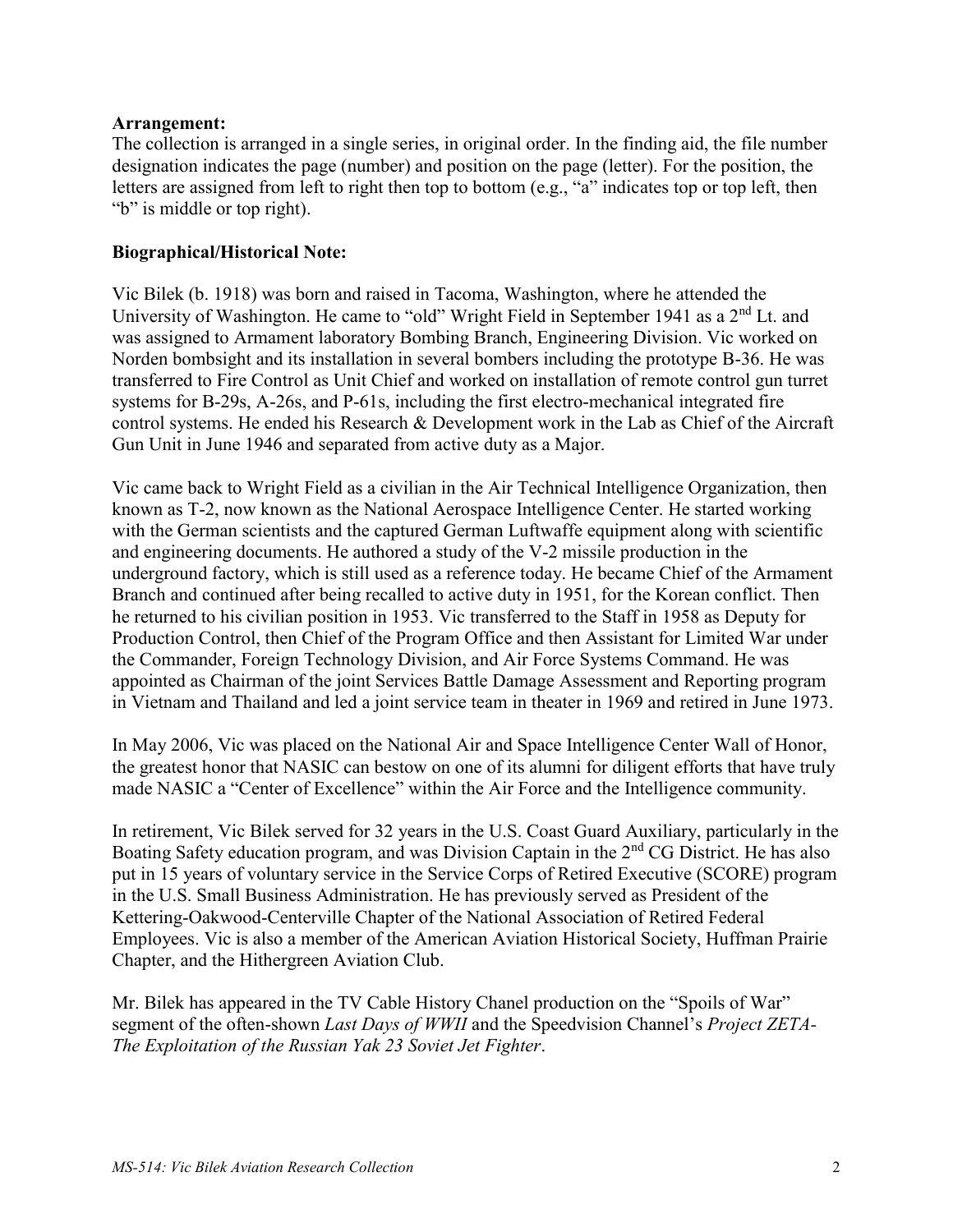Vic and his wife have traveled extensively in Europe, North Africa, and Hawaii, and have enjoyed motor homing through 46 states and extensive boating in several states as avid fisherman, hunter, photographer, flea marketer, etc.

*This biographical sketch comes from MS-431: Cold War Oral History Project, Box 2, File 1.*

## **Scope and Content:**

The collection contains Bilek's aviation research notes, including newspaper and journal articles, handwritten notes, drawings, and photographs, some glued to paper. The photos and notebook are predominantly Curtiss aircraft. The three boxes of the collection represent the Bilek's original order in three binders. Box 1 is primarily commercial planes, 1920-1940. Box 2 contains L.T.A. A-GYRO and Unusual & Europe. And Box 3 is primarily Curtiss planes photos & engineering cost figures. Box 2, page 55, to Box 3, page 28, appear to be a collection of primarily experimental aircraft with photos.

## **Subject Terms**

## **Subjects (General)**

Aviation -- History Airplanes -- Photographs

### **Material Types**

Clippings Photographs Drawings Aviation drawings Research notes

### **Occupations**

Engineer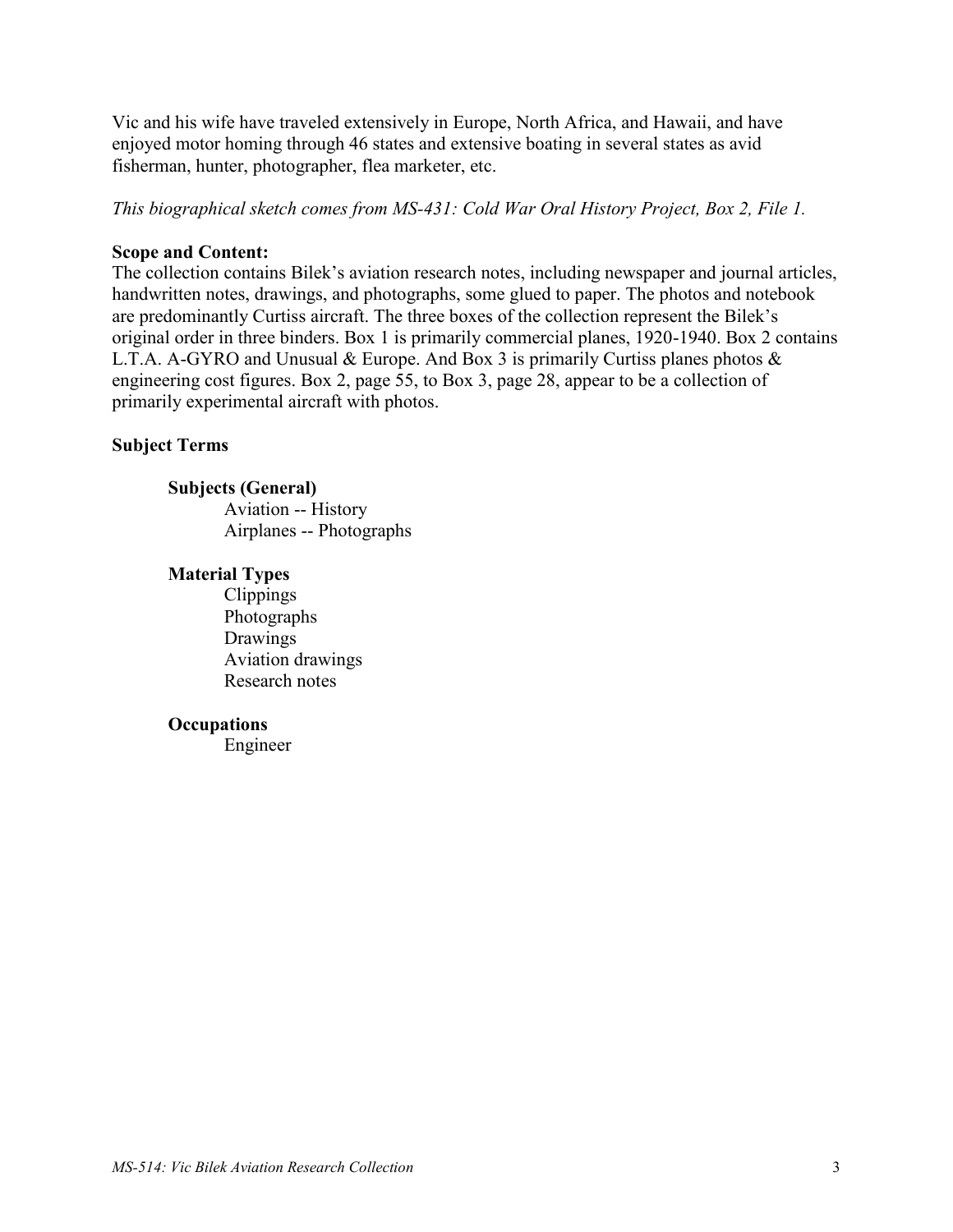# **Collection Inventory**

| <b>Box</b>   | <b>File</b>     | <b>Description</b>                               | <b>Date</b> |
|--------------|-----------------|--------------------------------------------------|-------------|
| $\mathbf{1}$ | 1a              | Aeronca C-2 and C-3                              | Undated     |
| $\mathbf{1}$ | 1 <sub>b</sub>  | Alexander Eaglerock Biplane A-14, A-1, A-3       | Undated     |
| 1            | 1c              | Alexander Bullet C-7                             | Undated     |
| $\mathbf{1}$ | 2a              | Savoia-Marchetti S-31 Amphibian                  | Undated     |
| $\mathbf{1}$ | 2 <sub>b</sub>  | Alexander Eaglerock Biplane A-2, A-15            | Undated     |
| $\mathbf{1}$ | 2c              | Bird 165 hp Wright 3 place Biplane Cert. No. 387 | Undated     |
| $\mathbf{1}$ | 2d              | Bird OX-5 Biplane Cert. No. 101                  | Undated     |
| $\mathbf{1}$ | 3a              | Amphibians, Inc. Privateer P-2                   | Undated     |
| $\mathbf{1}$ | 3 <sub>b</sub>  | Savoia-Marchetti S-62 Flying Boat                | Undated     |
| $\mathbf{1}$ | 3c              | Bellanca Pacemaker                               | Undated     |
| 1            | 4a              | Amphibians, Inc. Neptune N-2-B and N-2-C         | Undated     |
| $\mathbf{1}$ | 4b              | Savoia-Marchetti S-55 Flying Boat                | Undated     |
| $\mathbf{1}$ | 4c              | American Eagle Eaglet                            | Undated     |
| 1            | 5a              | Bellanca Skyrocket                               | Undated     |
| $\mathbf{1}$ | 5 <sub>b</sub>  | Boeing 204 Flying Boat                           | Undated     |
| $\mathbf{1}$ | 5c              | Boeing 40-B4 Biplane                             | Undated     |
| 1            | 6a              | <b>Boeing Monomail</b>                           | Undated     |
| $\mathbf{1}$ | 6b              | <b>Bird Kinner</b>                               | Undated     |
| $\mathbf{1}$ | 6c              | Bellanca Airbus Monoplane                        | Undated     |
| $\mathbf{1}$ | 7a              | Buhl Bull Pup LA-1 Floatplane                    | Undated     |
| 1            | 7 <sub>b</sub>  | <b>Consolidated Fleetster 17</b>                 | Undated     |
| $\mathbf{1}$ | 7c              | <b>Consolidated Commodore 16 Flying Boat</b>     | Undated     |
| $\mathbf{1}$ | 8a              | <b>Curtiss-Wright Coupe</b>                      | Undated     |
| $\mathbf{1}$ | 8 <sub>b</sub>  | <b>Consolidated Fleetster 20</b>                 | Undated     |
| $\mathbf{1}$ | 8c              | Boeing 80-A Transport                            | Undated     |
| $\mathbf{1}$ | 9a              | Curtiss-Wright Condor B-20                       | Undated     |
| $\mathbf{1}$ | 9 <sub>b</sub>  | <b>Curtiss-Wright Fledgling</b>                  | Undated     |
| $\mathbf{1}$ | 9c              | Curtiss-Wright Junior CW-1                       | Undated     |
| $\mathbf{1}$ | 10a             | Curtiss-Wright Travel Air Sport Trainer 12Q      | Undated     |
| $\mathbf{1}$ | 10 <sub>b</sub> | Curtiss-Wright Travel Air 6-B                    | Undated     |
| $\mathbf{1}$ | 10c             | Curtiss-Wright Kingbird D-2                      | Undated     |
| $\mathbf{1}$ | 11a             | Davis D-1                                        | Undated     |
| $\mathbf{1}$ | 11 <sub>b</sub> | Driggs Skylark                                   | Undated     |
| $\mathbf{1}$ | 11c             | Curtiss-Wright Carrier Pigeon II                 | Undated     |
| $\mathbf{1}$ | 12a             | <b>Curtiss-Wright Falcon</b>                     | Undated     |
| $\mathbf{1}$ | 12 <sub>b</sub> | Eastman Amphibian E-2-A                          | Undated     |
| 1            | 12c             | Douglas Dolphin Amphibian                        | Undated     |
| $\mathbf{1}$ | 13a             | Emsco B-3A                                       | Undated     |
| $\mathbf{1}$ | 13 <sub>b</sub> | Fairchild KR-21 and KR-21B                       | Undated     |
| $\mathbf{1}$ | 13c             | Fairchild KR-34C and KR-34D                      | Undated     |
| 1            | 14a             | Fairchild 42                                     | Undated     |
| $\mathbf{1}$ | 14b             | Fairchild 22                                     | Undated     |
| $\mathbf{1}$ | 14c             | Emsco Mid-Wing Sport B-7                         | Undated     |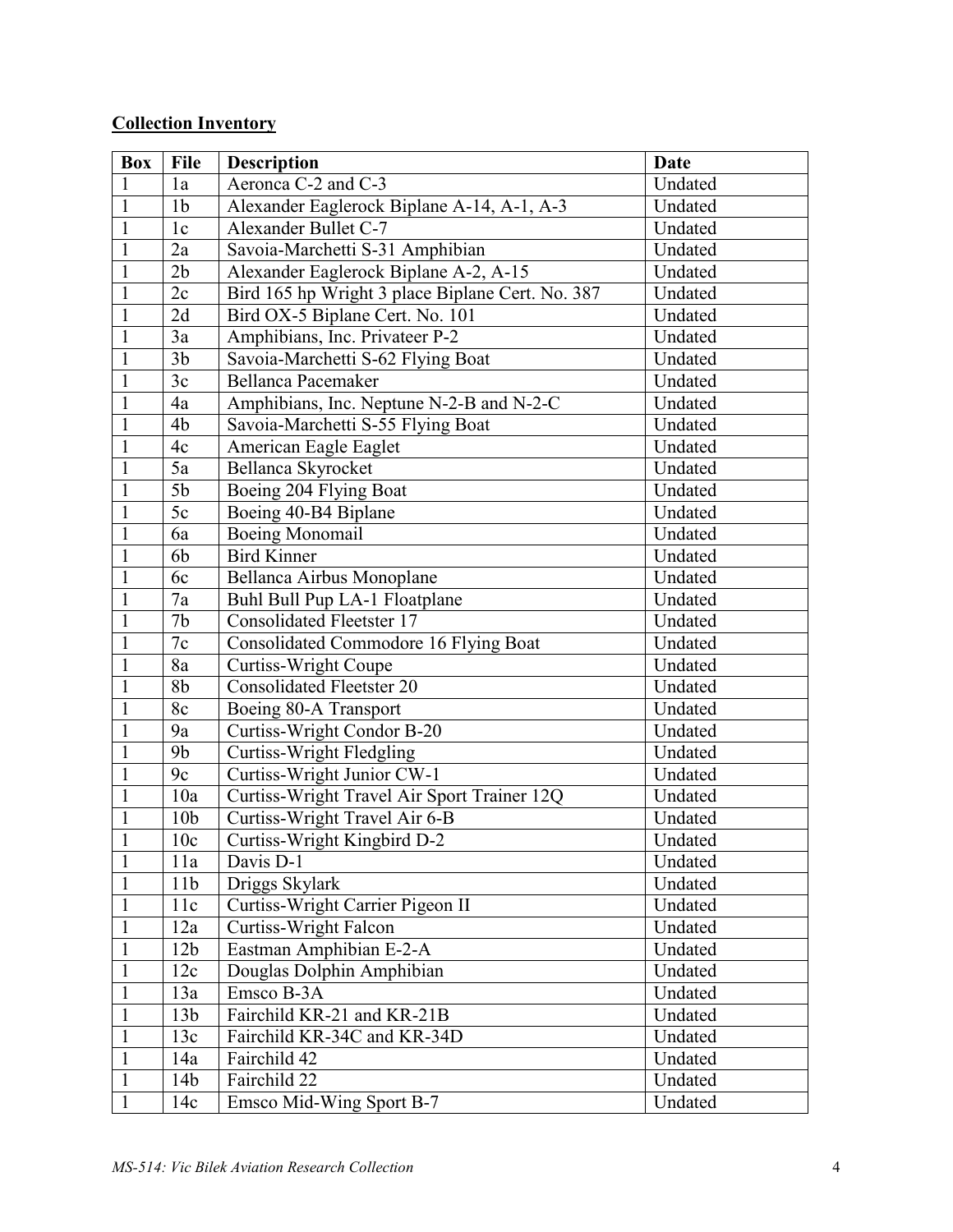| <b>Box</b>   | <b>File</b>     | <b>Description</b>                     | Date    |
|--------------|-----------------|----------------------------------------|---------|
| $\mathbf{1}$ | 15a             | Fokker Super Universal                 | Undated |
| $\mathbf{1}$ | 15 <sub>b</sub> | Fokker AF-1X, AF-X-A Tri-Motor         | Undated |
| $\mathbf{1}$ | 15c             | Fokker Amphibian AF-XI-A               | Undated |
| $\mathbf{1}$ | 16a             | Fairchild 71                           | Undated |
| $\mathbf{1}$ | 16 <sub>b</sub> | Fokker AF-32                           | Undated |
| $\mathbf{1}$ | 16c             | Fokker Universal                       | Undated |
| $\mathbf{1}$ | 17a             | Granville Gee Bee Sportster D          | Undated |
| $\mathbf{1}$ | 17 <sub>b</sub> | Granville Gee Bee A                    | Undated |
| $\mathbf{1}$ | 17c             | Franklin Sport A and 90                | Undated |
| $\mathbf{1}$ | 18a             | Fokker AF-XIV and AF-XIV-A             | Undated |
| 1            | 18b             | General Aristocrat 102-F, 102-E, 102-A | Undated |
| $\mathbf{1}$ | 18c             | Granville Gee Bee Sportster E          | Undated |
| $\mathbf{1}$ | 19a             | Great Lakes Sport-Trainer 2T-1A        | Undated |
| $\mathbf{1}$ | 19 <sub>b</sub> | Keystone Commuter K-84 Amphibian       | Undated |
| $\mathbf{1}$ | 19c             | Laird Speedwing                        | Undated |
| $\mathbf{1}$ | 20a             | Laird Whirlwind                        | Undated |
| $\mathbf{1}$ | 20 <sub>b</sub> | Keystone Air Yacht K-85                | Undated |
| $\mathbf{1}$ | 20c             | <b>Inland Sport</b>                    | Undated |
| $\mathbf{1}$ | 21a             | Lockheed Sirius DL-2 and 8             | Undated |
| $\mathbf{1}$ | 21b             | Lincoln AP-B5 and AP-K5                | Undated |
| $\mathbf{1}$ | 21c             | Lincoln PT-T and PT-X                  | Undated |
| $\mathbf{1}$ | 22a             | Lincoln PT-K and PT-W                  | Undated |
| 1            | 22b             | Lockheed Vega DL-1 and 5-B             | Undated |
| $\mathbf{1}$ | 22c             | Nicholas-Beazley NB-4-W and NB-4-L     | Undated |
| $\mathbf{1}$ | 23a             | Ogden Osprey                           | Undated |
| $\mathbf{1}$ | 23 <sub>b</sub> | Pitcairn PA-7 Mailwing and Sport       | Undated |
| $\mathbf{1}$ | 23c             | Rearwin Ken-Royce 2000-C and 2000-CO   | Undated |
| $\mathbf{1}$ | 24a             | Northrop Alpha                         | Undated |
| $\mathbf{1}$ | 24 <sub>b</sub> | Pitcairn PA-8 Mailwing                 | Undated |
| $\mathbf{1}$ | 24c             | Ryan Brougham B-5                      | Undated |
| $\mathbf{1}$ | 25a             | States B-3                             | Undated |
| $\mathbf{1}$ | 25 <sub>b</sub> | Sikorsky S-38-B Amphibian              | Undated |
| $\mathbf{1}$ | 25c             | Solar MS-1                             | Undated |
| $\mathbf{1}$ | 26a             | Sikorsky S41 Amphibian                 | Undated |
| $\mathbf{1}$ | 26 <sub>b</sub> | Sikorsky S-39-B Amphibian              | Undated |
| $\mathbf{1}$ | 26c             | Simplex Red Arrow W-2-S                | Undated |
| $\mathbf{1}$ | 27a             | Stearman Junior Special 4D             | Undated |
| $\mathbf{1}$ | 27 <sub>b</sub> | Stinson Airliner SM-6000               | Undated |
| $\mathbf{1}$ | 27c             | Thaden T-4 Pittsburg                   | Undated |
| $\mathbf{1}$ | 28a             | Swanson Coupe W-15                     | Undated |
| $\mathbf{1}$ | 28 <sub>b</sub> | Stinson Junior                         | Undated |
| $\mathbf{1}$ | 28c             | Stearman Cloudboy 6A                   | Undated |
| $\mathbf{1}$ | 29a             | <b>WACO F Series</b>                   | Undated |
| $\mathbf{1}$ | 29 <sub>b</sub> | Verville Sportsman A.T.                | Undated |
| $\mathbf{1}$ | 29c             | Verville Air Coach                     | Undated |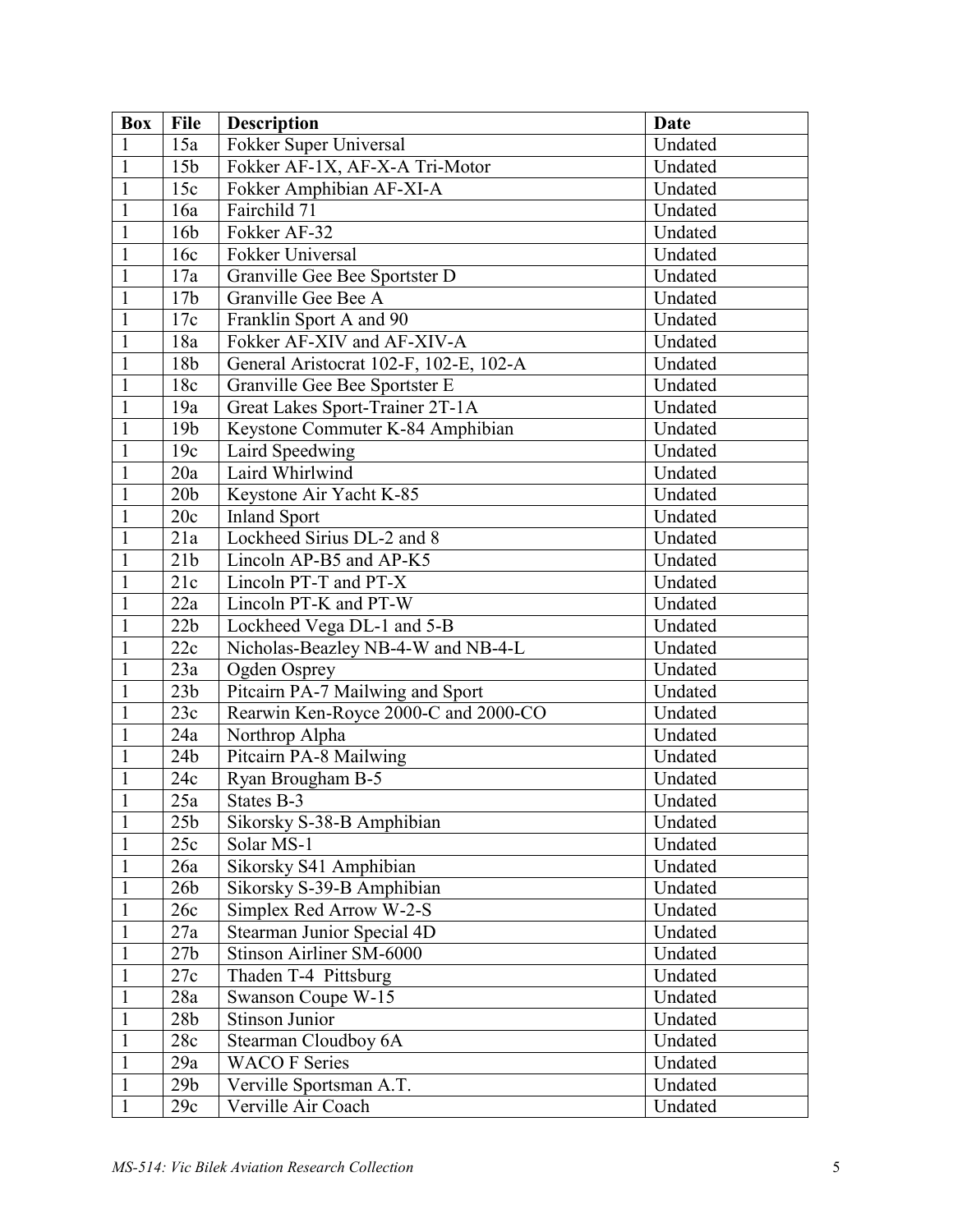| Box          | <b>File</b>     | <b>Description</b>                                  | <b>Date</b> |
|--------------|-----------------|-----------------------------------------------------|-------------|
|              | 30a             | <b>Vought Corsair</b>                               | Undated     |
| $\mathbf{1}$ | 30 <sub>b</sub> | Towle TA-3 Amphibian                                | Undated     |
| $\mathbf{1}$ | 30c             | <b>WACO Straight Wing and Taperwing</b>             | Undated     |
| $\mathbf{1}$ | 31              | Fokker F-32 Monoplane                               | Undated     |
| $\mathbf{1}$ | 32a             | Ryan B-7 Wasp powered                               | Undated     |
| $\mathbf{1}$ | 32 <sub>b</sub> | Cardinal Senior LeBlond powered                     | Undated     |
| $\mathbf{1}$ | 32c             | Consolidated N.A.C.A. cowled Fleetstar              | Undated     |
| $\mathbf{1}$ | 32d             | Consolidated N.A.C.A. cowled Fleetstar - nose view  | Undated     |
| $\mathbf{1}$ | 33a             | Curtiss-Robins with OX-5 engine                     | Undated     |
| $\mathbf{1}$ | 33 <sub>b</sub> | Boeing B-1E                                         | Undated     |
| $\mathbf{1}$ | 33c             | Zenith Z-6-B                                        | Undated     |
| $\mathbf{1}$ | 34a             | German Primary Glider trainer, Rossiten, Germany    | Undated     |
| $\mathbf{1}$ | 35a             | Night Flying Airplanes article                      | Undated     |
| $\mathbf{1}$ | 35 <sub>b</sub> | Mercury Monoplane with skis                         | Undated     |
| $\mathbf{1}$ | 36a             | The Advanced Aircraft Co. (WACO), Troy, OH          | Undated     |
| $\mathbf{1}$ | 36 <sub>b</sub> | Charles Lindbergh with Curtiss-Robin                | Undated     |
| $\mathbf{1}$ | 36c             | Keystone Patrician                                  | Undated     |
| $\mathbf{1}$ | 37a             | "The Greater St. Louis" endurance airplane with Red | Undated     |
|              |                 | Jackson, co-pilot                                   |             |
| $\mathbf{1}$ | 37 <sub>b</sub> | Ted Lundgren and Roger Q. Williams with their       | Undated     |
|              |                 | Emsco airplane prior to an around the world attempt |             |
| $\mathbf{1}$ | 38              | Forrest O'Brine with the St. Louis Robin endurance  | Undated     |
|              |                 | airplane                                            |             |
| $\mathbf{1}$ | 39a             | Robert Short, flying a Boeing Pursuit plane, shot   | Undated     |
|              |                 | down in China by Japanese                           |             |
| $\mathbf{1}$ | 39 <sub>b</sub> | Vickers Jockey Pursuit plane                        | Undated     |
| $\mathbf{1}$ | 40a             | Olympic Twin Engine developed by Longhead           | Undated     |
|              |                 | <b>Brothers</b>                                     |             |
| $\mathbf{1}$ | 40 <sub>b</sub> | Prest Baby Pursuit                                  | Undated     |
| 1            | 40c             | <b>Eastman Flying Boat</b>                          | Undated     |
| $\mathbf{1}$ | 41a             | Spokane "Sun God" refueling in flight               | Undated     |
| $\mathbf{1}$ | 41b             | "Phone calls, flares aid lost Dayton Air Mail pilot | Undated     |
| 1            | 42              | Curtiss P-1 and P-6 with article                    | Undated     |
| $\mathbf{1}$ | 43a             | "Sun God" ends epic flight in Spokane               | Undated     |
| $\mathbf{1}$ | 43 <sub>b</sub> | Ford "Tri-Motor" article                            | Undated     |
| $\mathbf{1}$ | 43c             | Sullivan K-1                                        | Undated     |
| 1            | 44a             | Fokker Super Universal                              | Undated     |
| $\mathbf{1}$ | 44b             | Stearman                                            | Undated     |
| $\mathbf{1}$ | 44c             | Bellanca                                            | Undated     |
| $\mathbf{1}$ | 44d             | Alexander Eaglerock                                 | Undated     |
| $\mathbf{1}$ | 45              | 1928 National Air Races, Los Angeles, CA            | Undated     |
| $\mathbf{1}$ | 46              | Ford Tri-Motor                                      | Undated     |
| $\mathbf{1}$ | 47a             | Boeing Combination Mail-Passenger speed ship        | Undated     |
| $\mathbf{1}$ | 47b             | Dornier-Wahl Flying Boat                            | Undated     |
| $\mathbf{1}$ | 48a             | Williams and Yancey with "Pathfinder"               | Undated     |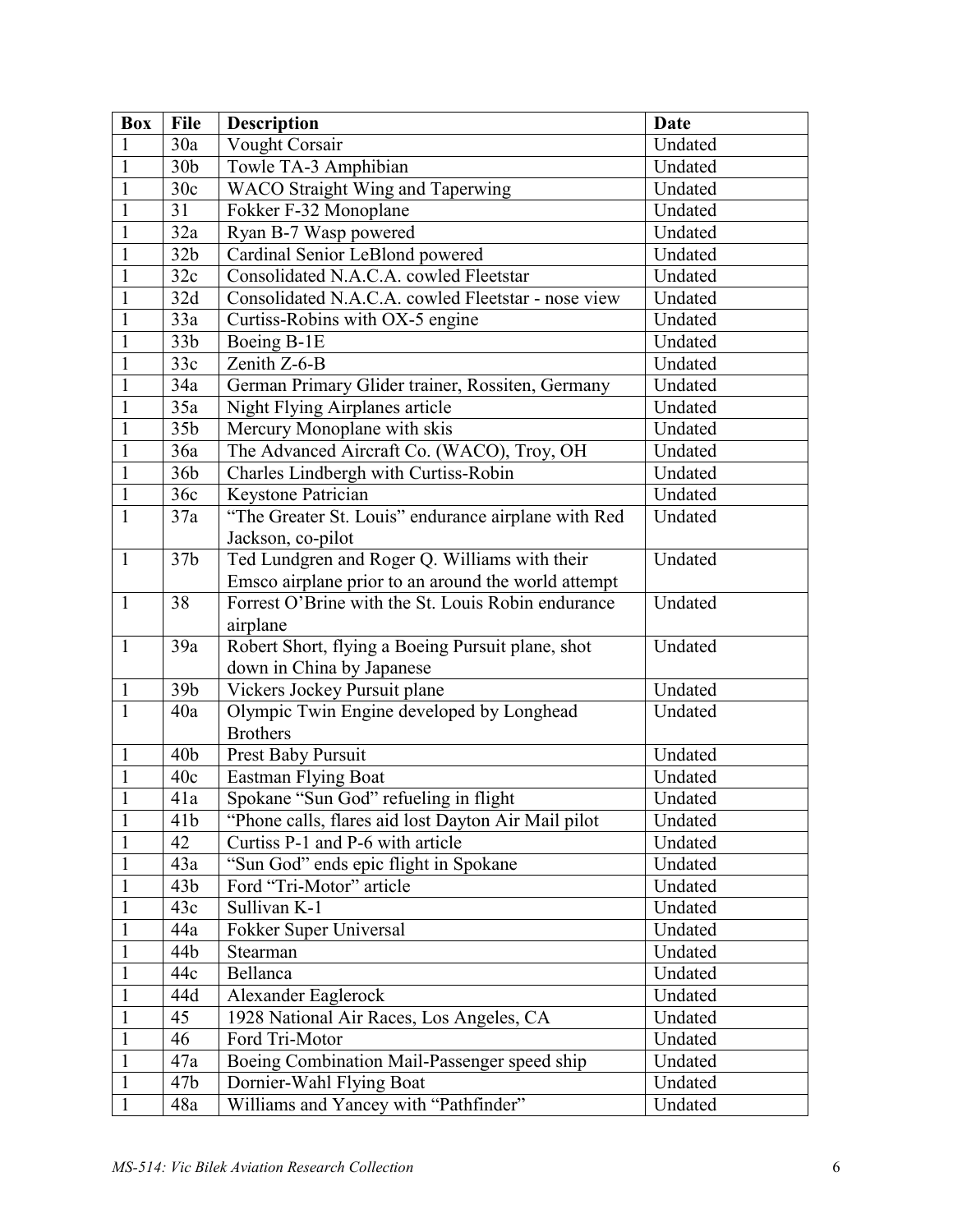| <b>Box</b>   | <b>File</b>     | <b>Description</b>                                 | Date    |
|--------------|-----------------|----------------------------------------------------|---------|
| 1            | 48b             | American Eagle                                     | Undated |
| $\mathbf{1}$ | 48c             | <b>Travel Air</b>                                  | Undated |
| $\mathbf{1}$ | 48d             | Buhl                                               | Undated |
| $\mathbf{1}$ | 49              | Fokker Super Universal Article                     | Undated |
| $\mathbf{1}$ | 50a             | Ford Tri-Motor Article                             | Undated |
| $\mathbf{1}$ | 50b             | Fokker Type F-32 Airliner                          | Undated |
| $\mathbf{1}$ | 51a             | Nicholas-Beazley NB-4                              | Undated |
| $\mathbf{1}$ | 51b             | Eyerly "Whiffle hen"                               | Undated |
| $\mathbf{1}$ | 52              | Airmaster Monoplane article                        | Undated |
| $\mathbf{1}$ | 53a             | Winnie Mae airmail plane article                   | Undated |
| $\mathbf{1}$ | 53 <sub>b</sub> | New Lindbergh plane - Lockheed Serius              | Undated |
| $\mathbf{1}$ | 53c             | Davis Aircraft Corp.                               | Undated |
| $\mathbf{1}$ | 54a             | Aqua-hydraulic fueling system                      | Undated |
| $\mathbf{1}$ | 54b             | Boeing Tri-Motor 12 passenger plane                | Undated |
| $\mathbf{1}$ | 54c             | Col. E.A. Deeds Sikorsky Flying Boat in Dayton, OH | Undated |
| $\mathbf{1}$ | 55              | Alliance "Argo" biplane article                    | Undated |
| $\mathbf{1}$ | $\overline{56}$ | <b>Arrow Sport plane</b>                           | Undated |
| $\mathbf{1}$ | 57a             | Alexander D-1 article                              | Undated |
| $\mathbf{1}$ | 57b             | Travel Air Sportsman                               | Undated |
| $\mathbf{1}$ | 57c             | Curtiss-Wright Robin Sedan                         | Undated |
| $\mathbf{1}$ | 58              | Cavalier Monoplane article                         | Undated |
| $\mathbf{1}$ | 59              | Sikorsky S-40 Flying Boat article                  | Undated |
| $\mathbf{1}$ | 60              | Sikorsky S-40 Flying Boat article                  | Undated |
| $\mathbf{1}$ | 61              | Sikorsky S-40 Flying Boat article                  | Undated |
| $\mathbf{1}$ | 62a             | Lindbergh's Lockheed Serius racer.                 | Undated |
| $\mathbf{1}$ | 62b             | Command-aire biplane                               | Undated |
| $\mathbf{1}$ | 62c             | Texaco No. 13 racer with pilot                     | Undated |
| $\mathbf{1}$ | 63a             | Travel Aire powered by Warner "Scarab" 110 hp      | Undated |
|              |                 | engine                                             |         |
| $\mathbf{1}$ | 63b             | Busy Bumblebee article                             | Undated |
| $\mathbf{1}$ | 64a             | George R. Hutchinson and modified Lockheed Serius  | Undated |
| $\mathbf{1}$ | 64b             | Lindbergh new mystery plane article                | Undated |
| $\mathbf{1}$ | 65              | Bellanca Tandem article Page 1                     | Undated |
| $\mathbf{1}$ | 66              | Bellanca Tandem article Page 2                     | Undated |
| $\mathbf{1}$ | 67a             | <b>Arrow Sport 85</b>                              | Undated |
| $\mathbf{1}$ | 67b             | Gee Bee Sportster                                  | Undated |
| $\mathbf{1}$ | 68a             | Bird 4 place biplane                               | Undated |
| $\mathbf{1}$ | 68b             | <b>Inland Super Sport</b>                          | Undated |
| $\mathbf{1}$ | 69              | Air Flivver article                                | Undated |
| $\mathbf{1}$ | 70a             | Heath Baby Bullet                                  | Undated |
| $\mathbf{1}$ | 70 <sub>b</sub> | Corbin Baby Ace                                    | Undated |
| $\mathbf{1}$ | 70c             | Corbin Baby Ace                                    | Undated |
| $\mathbf{1}$ | 71              | Aeronca C-2 Monoplane                              | Undated |
| $\mathbf{1}$ | 72              | The Lindbergh TransPacific plane                   | Undated |
| $\mathbf{1}$ | 73a             | Verville                                           | Undated |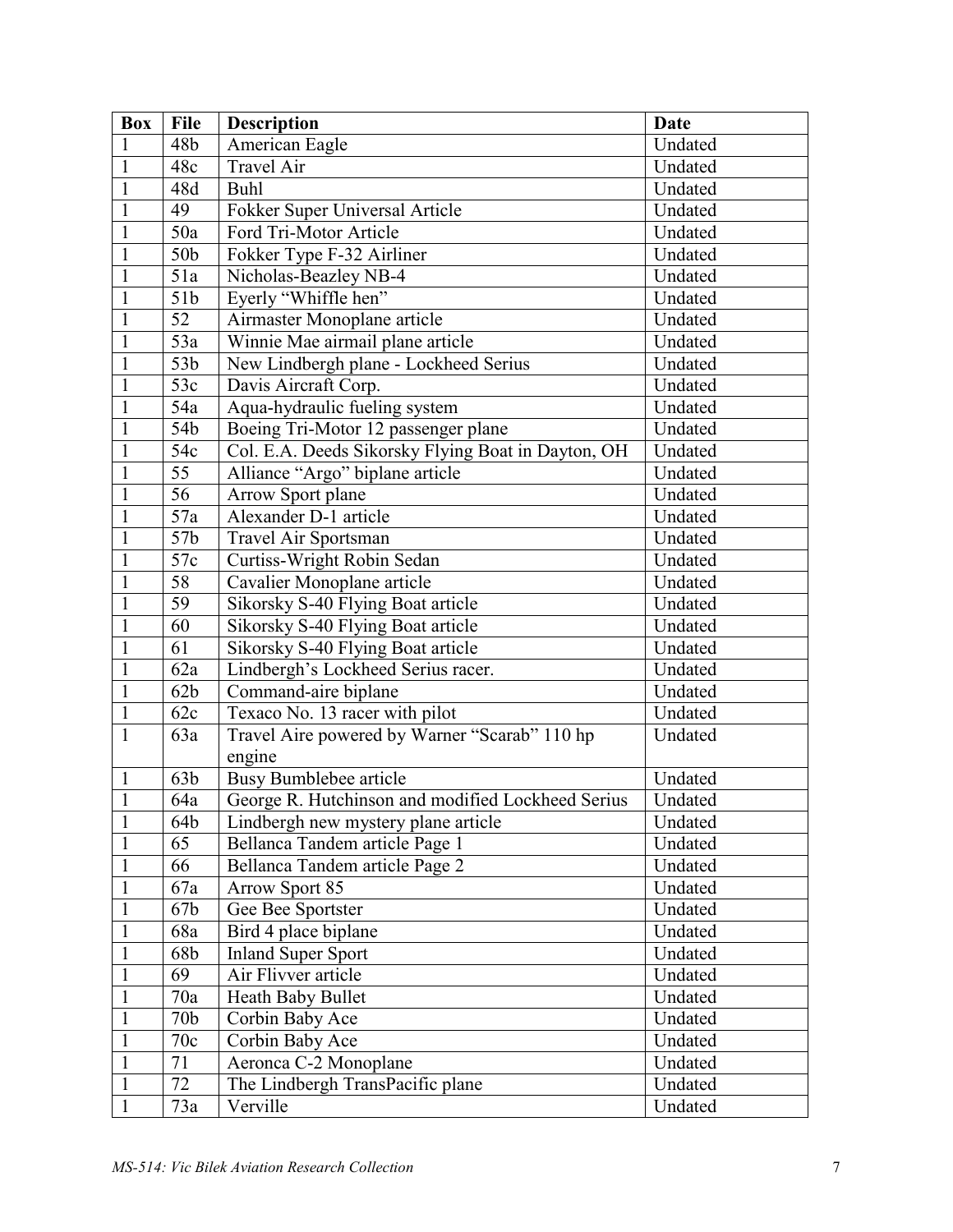| <b>Box</b>   | <b>File</b>      | <b>Description</b>                                     | <b>Date</b>   |
|--------------|------------------|--------------------------------------------------------|---------------|
| 1            | 73b              | Baby Ace with Szekely engine                           | Undated       |
| $\mathbf{1}$ | 74               | Douglas Ambassador Monoplane                           | Undated       |
| $\mathbf{1}$ | 75a              | General Airplanes Corp. - Mail, Aristocat, Cadet       | Undated       |
| $\mathbf{1}$ | 75b              | Unidentified pusher monoplane                          | Undated       |
| $\mathbf{1}$ | 75c              | Ford 5-AT Tri-Motor on floats                          | Undated       |
| 1            | 76               | <b>WACO</b> D article                                  | Undated       |
| $\mathbf{1}$ | 77               | <b>WACO YPT-14 Trainer</b>                             | Undated       |
| $\mathbf{1}$ | 78               | WACO 240 Article page 1                                | 1953 January  |
| $\mathbf{1}$ | 79               | WACO 240 Article page 2                                | 1953 January  |
| 1            | 80               | WACO 240 Article page 3                                | 1953 January  |
| 1            | 81               | Alexander Eaglerock diagram I                          | Undated       |
| $\mathbf{1}$ | 82               | Alexander Eaglerock diagram II                         | Undated       |
| 1            | 83a              | $PT-13$                                                | Undated       |
| $\mathbf{1}$ | 83 <sub>b</sub>  | John Naylor                                            | Undated       |
| $\mathbf{1}$ | 83c              | Ryan PT-21                                             | Undated       |
| $\mathbf{1}$ | 83d              | Ryan PT-20A                                            | Undated       |
| 1            | 84               | Collage of 6 photos of USAAF training with Ryan        | Undated       |
|              |                  | $PT-21$                                                |               |
| $\mathbf{1}$ | 85               | Boeing Stearman PT-17 diagram                          | 1944 February |
| $\mathbf{1}$ | 86               | Ryan S-T drawing                                       | 1944 February |
| $\mathbf{1}$ | 87               | Boeing P-26 drawing                                    | 1932          |
| $\mathbf{1}$ | 88               | Monocoupe - 90A                                        | Undated       |
| $\mathbf{1}$ | 89               | <b>WACO</b> Article                                    | 1934          |
| $\mathbf{1}$ | 90               | Ryan "Spirit of St. Louis" and Bellanca Pacemaker      | Undated       |
|              |                  | drawing                                                |               |
| $\mathbf{1}$ | 91               | Speed Holman Article page 1                            | Undated       |
| $\mathbf{1}$ | 92               | Speed Holman Article page 2                            | Undated       |
| $\mathbf{1}$ | 93               | Glider Clun Article                                    | Undated       |
| 1            | 94a              | Curtiss Kingbird                                       | Undated       |
| 1            | 94b              | Keystone Air Yacht                                     | Undated       |
| $\mathbf{1}$ | 94c              | <b>Travel Air</b>                                      | Undated       |
| $\mathbf{1}$ | 95               | Article: Some Novelties of the Early Days by           | 1931 August   |
|              |                  | Rathburn (page 1)                                      |               |
| $\mathbf{1}$ | 96               | Article: Some Novelties of the Early Days by           | 1931 August   |
|              |                  | Rathburn (page 2)                                      |               |
| $\mathbf{1}$ | 97               | Article: Inside Story of the Christmas Bullet(2 pages) | Undated       |
| $\mathbf{1}$ | 98a              | Brunelli Monoplane                                     | Undated       |
| $\mathbf{1}$ | 98b              | Brunelli Monoplane                                     | Undated       |
| $\mathbf{1}$ | 99               | Article: The Triplane will return by Roberts           | Undated       |
| $\mathbf{1}$ | 100              | Marshall Fling School Ad                               | 1929 May      |
| $\mathbf{1}$ | 101a             | Graf Zeppelin                                          | Undated       |
| $\mathbf{1}$ | 101 <sub>b</sub> | Airship "Los Angeles" moored to "Patoka" floating      | Undated       |
|              |                  | landing platform                                       |               |
| $\mathbf{1}$ | 102a             | Control Gondola of Graf Zeppelin                       | Undated       |
| $\mathbf{1}$ | 102 <sub>b</sub> | "Los Angeles" with diagrams                            | Undated       |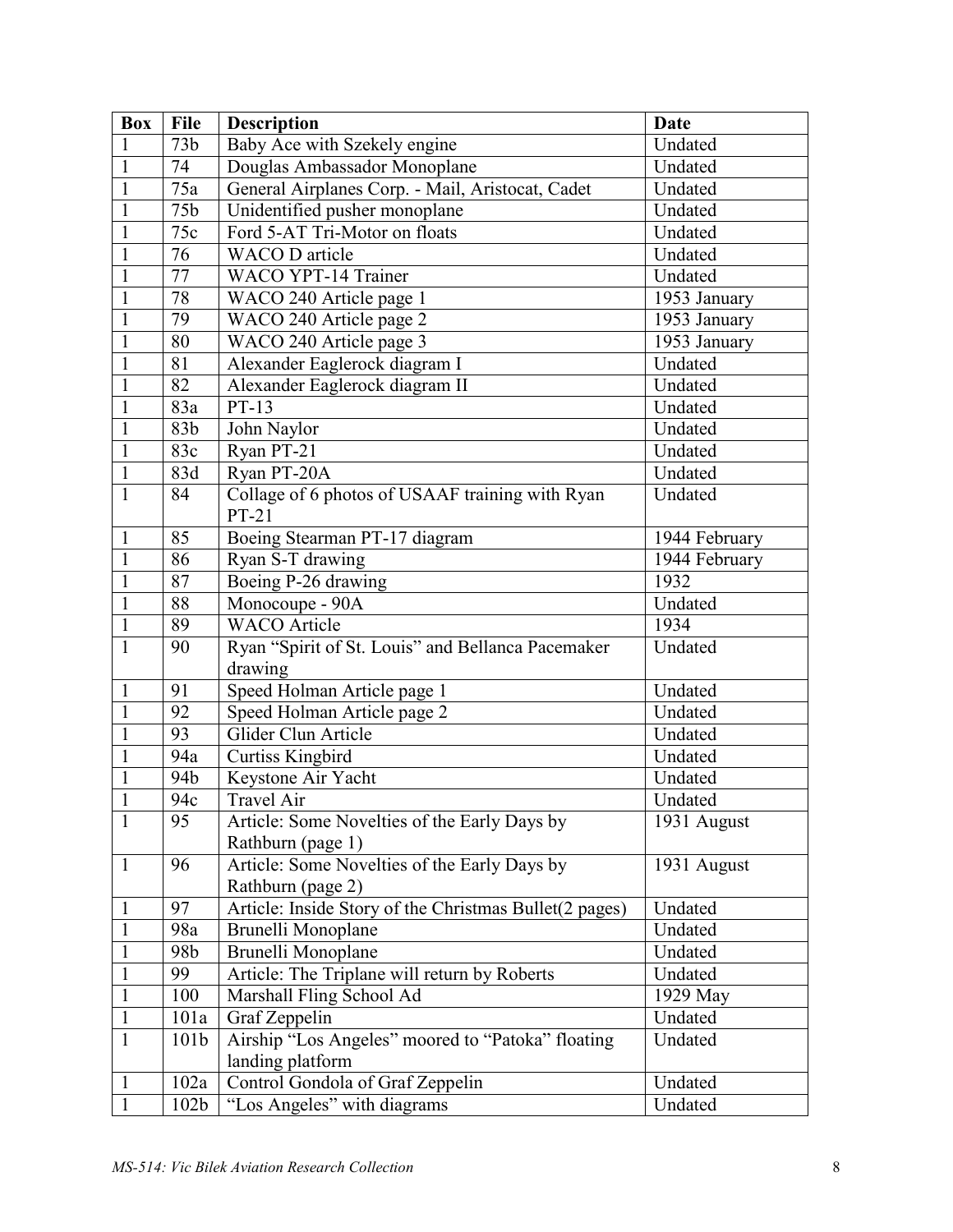| <b>Box</b>   | <b>File</b>      | <b>Description</b>                                | <b>Date</b> |
|--------------|------------------|---------------------------------------------------|-------------|
| 1            | 102c             | View from Gondola of Graf Zeppelin in flight      | Undated     |
| $\mathbf{1}$ | 103              | Article: The Dirigible is not practical (page 1)  | Undated     |
| $\mathbf{1}$ | 104              | Article: The Dirigible is not practical (page 2)  | Undated     |
| $\mathbf{1}$ | 105              | Article: World's Largest Dirigible (page 1)       | Undated     |
| $\mathbf{1}$ | 106              | Article: World's Largest Dirigible (page 2, 3)    | Undated     |
| $\mathbf{1}$ | 107              | Article: The Akron's Control Room (page 1)        | Undated     |
| $\mathbf{1}$ | 108              | Article: The Akron's Control Room (page 2)        | Undated     |
| $\mathbf{1}$ | 119              | The "Graf Zeppelin" 4 pictures                    | Undated     |
| $\mathbf{1}$ | 110              | The "Graf Zeppelin:                               | Undated     |
| 1            | 111a             | USS Akron approaching Scott Field                 | Undated     |
| $\mathbf{1}$ | 111b             | Glider attached to underside of USS Akron         | Undated     |
| $\mathbf{1}$ | 111c             | Glider being released from USS Akron              | Undated     |
| $\mathbf{1}$ | 112a             | Col. Lindbergh piloting glider over California    | Undated     |
| $\mathbf{1}$ | 112b             | Whirlwind WACO with model 9 landing gear          | Undated     |
| $\mathbf{1}$ | 112c             | "Miss Quincy" power boat                          | Undated     |
| $\mathbf{1}$ | 112d             | "B-170" power boat                                | Undated     |
| $\mathbf{1}$ | 113a             | Dirigible R-100 moored at St. Herbert, England    | Undated     |
| $\mathbf{1}$ | 113b             | Naval Airship LZ-77                               | Undated     |
| $\mathbf{1}$ | 113c             | Airship "Nordstern" above Zeppelin Plant, Germany | Undated     |
| $\mathbf{1}$ | 114a             | Naval Airship L-3                                 | 1914        |
| $\mathbf{1}$ | 114b             | Airship LZ-1 wrecked in Bavarian Alps             | 1901        |
| $\mathbf{1}$ | 115              | The Zeppelin Raiders (page 1)                     | Undated     |
| $\mathbf{1}$ | 116              | The Zeppelin Raiders (page 2)                     | Undated     |
| $\mathbf{1}$ | 117              | The Zeppelin Raiders (page 3)                     | Undated     |
| $\mathbf{1}$ | 118              | The Zeppelin Raiders (page 4) plus view of crew   | Undated     |
|              |                  | working on airship                                |             |
| $\mathbf{1}$ | 119a             | USS Akron specifications                          | Undated     |
| $\mathbf{1}$ | 119b             | Comparison of length of USS Akron, Graf Zeppelin  | Undated     |
|              |                  | and Woolworth Tower in Chicago                    |             |
| $\mathbf{1}$ | 120a             | Graf Zeppelin in flight                           | Undated     |
| $\mathbf{1}$ | 120b             | Zeppelin hanger at Lakehurst, NJ                  | Undated     |
| $\mathbf{1}$ | 121              | Theory of the Autogyro by de la Cierva            | Undated     |
| $\mathbf{1}$ | 122              | Autogyro competing with biplane                   | Undated     |
| $\mathbf{1}$ | 123              | Cierva's Autogyro 4 views                         | Undated     |
| $\mathbf{1}$ | 124a             | Early Autogyro without fixed wings                | Undated     |
| $\mathbf{1}$ | 124b             | Autogyro landing                                  | Undated     |
| $\mathbf{1}$ | 124c             | Glider in flight                                  | Undated     |
| $\mathbf{1}$ | 124d             | Launching a glider                                | Undated     |
| $\mathbf{1}$ | 124e             | Folding wings on a Fairchild                      | Undated     |
| $\mathbf{1}$ | 125              | Italian Helicopter with article                   | Undated     |
| $\mathbf{1}$ | 126a             | Pitcairn Autogyro first flight                    | Undated     |
| $\mathbf{1}$ | 126b             | Pitcairn Autogyro on the ground                   | Undated     |
| $\mathbf{1}$ | 127a             | Pendulum monoplane                                | Undated     |
| $\mathbf{1}$ | 127 <sub>b</sub> | Curtiss-Bleecker Helicopter                       | Undated     |
| $\mathbf{1}$ | 127c             | Article: Claim Factor of Safety                   | Undated     |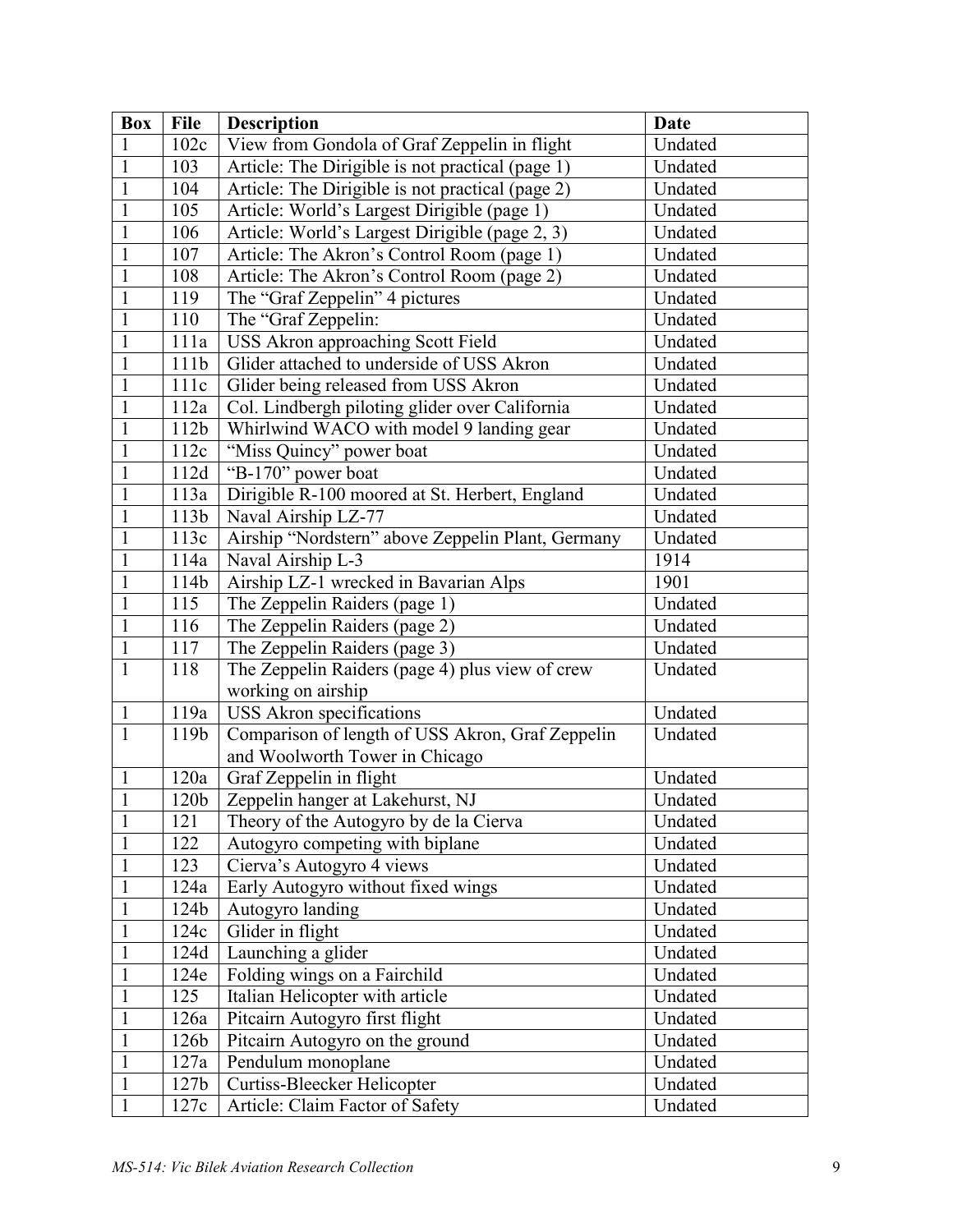| <b>Box</b>     | <b>File</b>    | <b>Description</b>                                | <b>Date</b> |
|----------------|----------------|---------------------------------------------------|-------------|
| $\mathbf{1}$   | 128            | Helio-gyrocopter 2 views                          | Undated     |
| $\mathbf{1}$   | 129a           | Lincoln "A.P." all-purpose monoplane              | Undated     |
| $\mathbf{1}$   | 129b           | Brown "Lightplane"                                | Undated     |
| $\mathbf{1}$   | 129c           | Langdon "Odd Ship"                                | Undated     |
| $\mathbf{1}$   | 130a           | <b>Babcock New Air Flivver</b>                    | Undated     |
| $\mathbf{1}$   | 130b           | Kellett K-2 Autogyro                              | Undated     |
| $\mathbf{1}$   | 131a           | "Fool-Proof Plane?                                | Undated     |
| $\mathbf{1}$   | 131b           | Navy Submarine Plane                              | Undated     |
| $\mathbf{1}$   | 131c           | Navy Submarine Plane                              | Undated     |
| $\mathbf{1}$   | 132            | Article "Lightplaning in Past Years"              | Undated     |
| $\mathbf{1}$   | 133a           | Aircraft flying over water                        | Undated     |
| $\mathbf{1}$   | 133b           | Carrier USS Langley with fleet                    | Undated     |
| $\mathbf{1}$   | 133c           | Dornier Flying Boat                               | Undated     |
| $\mathbf{1}$   | 134a           | Professor designs light, cheap plane              | Undated     |
| $\mathbf{1}$   | 134b           | Tailless German Plane                             | Undated     |
| $\mathbf{1}$   | 135            | Air Flivver ready to fly                          | Undated     |
| $\mathbf{1}$   | 136a           | Helicopter monoplane                              | Undated     |
| $\mathbf{1}$   | 136b           | Doodlebug                                         | Undated     |
| $\mathbf{1}$   | 136c           | Unidentified experimental plane                   | Undated     |
| $\mathbf{1}$   | 137a           | <b>Tandem Plane</b>                               | Undated     |
| $\mathbf{1}$   | 137b           | Wingless Rotor Plane (921-V)                      | Undated     |
| $\mathbf{1}$   | 138            | Curtiss Tanager with diagram                      | Undated     |
| $\mathbf{1}$   | 139            | Gloster "Gauntlet" diagram                        | Undated     |
| $\mathbf{1}$   | 140a           | Gloster "Gauntlet" Fighter-Trainer                | Undated     |
| $\mathbf{1}$   | 140b           | 3 Gloster "Gauntlet's" in flight                  | Undated     |
| $\mathbf{1}$   | 140c           | Gloster "Gauntlet" carries 6 guns                 | Undated     |
| $\mathbf{1}$   | 141            | Bristol "Bulldog" Mark IIA                        | Undated     |
| $\mathbf{1}$   | 142a           | Bucker "Jungmeister" drawings                     | Undated     |
| $\mathbf{1}$   | 142b           | Bucker "Jungmeister" with Olympic Rings on tail   | Undated     |
| $\mathbf{1}$   | 143            | Gloster "Gamecock" drawings                       | Undated     |
| $\mathbf{1}$   | 144            | Fiat CR 30 drawings                               | Undated     |
| $\mathbf{1}$   | 145a           | DeHavilland "Tiger Moth" drawings                 | Undated     |
| $\mathbf{1}$   | 145b           | "Queen Bee" radio controlled plane                | Undated     |
| $\mathbf{1}$   | 146            | DeHavilland 56 "Moth" drawings                    | Undated     |
| $\mathbf{1}$   | 147a           | Savoia-Marchetti S-64                             | Undated     |
| $\mathbf{1}$   | 147b           | Junkers G-48                                      | Undated     |
| $\mathbf{1}$   | 148a           | DeHavilland "Puss-Moth" article                   | Undated     |
| $\mathbf{1}$   | 148b           | Junkers G.38                                      | Undated     |
| $\mathbf{1}$   | 149a           | Handley-Page 4 engine passenger plane             | Undated     |
| $\mathbf{1}$   | 149b           | Focke-Wulf F19a "Ente"                            | Undated     |
| $\mathbf{1}$   | 149c           | Dewoitine Monoplane                               | Undated     |
| $\mathbf{1}$   | 150            | British Airliner "Hannibal"                       | Undated     |
| $\overline{2}$ | 1a             | Dornier DO-X Flying Boat                          | Undated     |
| $\overline{c}$ | 1 <sub>b</sub> | Dornier DO-X Flying Boat - Interior               | Undated     |
| $\overline{2}$ | $\overline{2}$ | Curtiss Racer flown by Marine Captain Arthur Page | Undated     |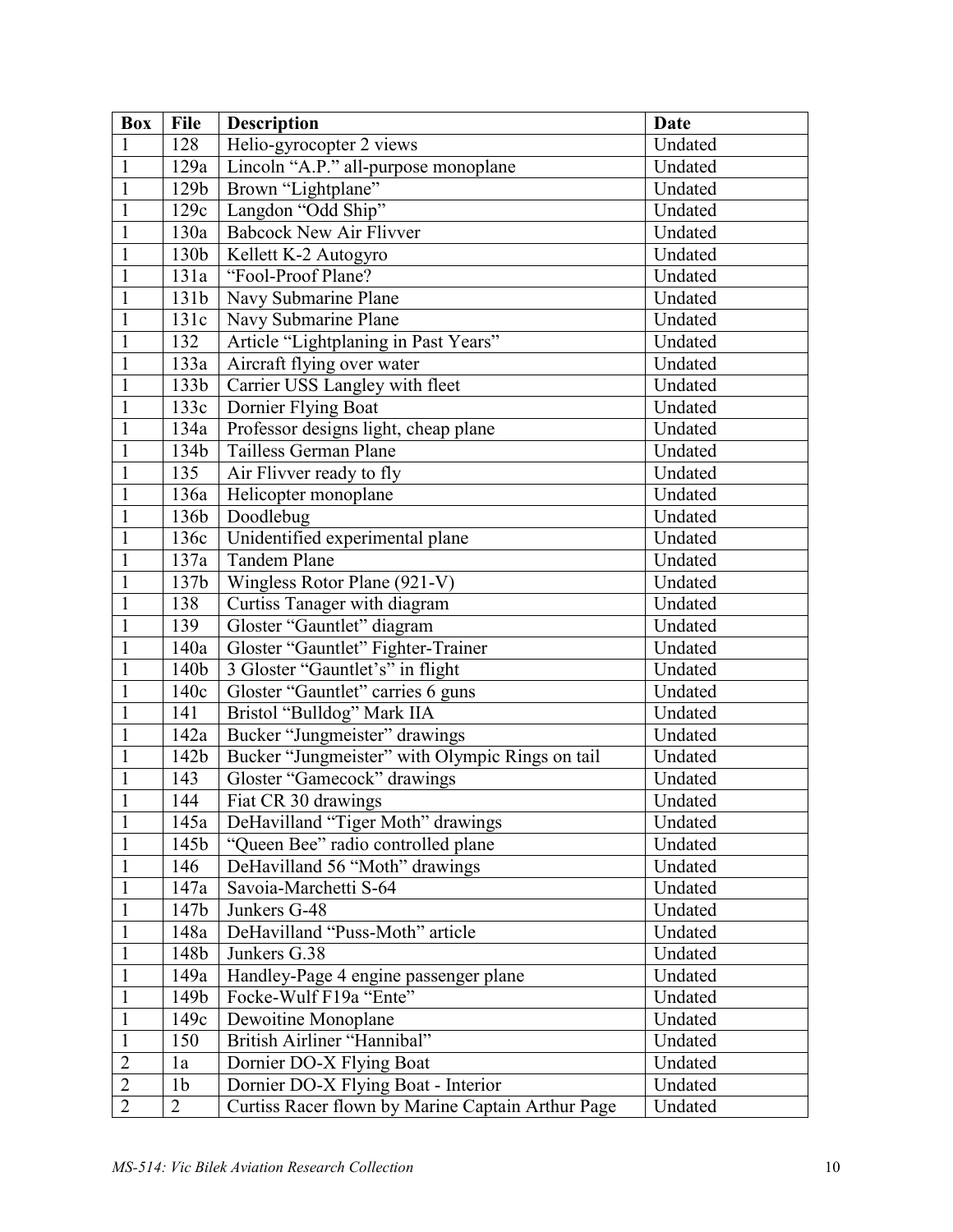| <b>Box</b>     | <b>File</b>     | <b>Description</b>                                   | <b>Date</b> |
|----------------|-----------------|------------------------------------------------------|-------------|
| $\overline{2}$ | 3a              | Dornier-Wal 24 passenger Flying Boat                 | Undated     |
| $\overline{2}$ | 3 <sub>b</sub>  | "Hannibal" 38 passenger airliner                     | Undated     |
| $\overline{2}$ | 4a              | Levine's new plane                                   | Undated     |
| $\overline{2}$ | 4b              | 3 Fokker aircraft                                    | Undated     |
| $\overline{2}$ | 5a              | Navy's "Mystery Plane"                               | Undated     |
| $\overline{2}$ | 5 <sub>b</sub>  | 3 pictures of Dornier 100 passenger flying boat DO-X | Undated     |
| $\overline{2}$ | 6               | 3 pictures of Dornier 100 passenger flying boat DO-X | Undated     |
| $\overline{2}$ | 7a              | Berliot 110 monoplane                                | Undated     |
| $\overline{2}$ | 7 <sub>b</sub>  | Shorts "Scipio" flying boat                          | Undated     |
| $\overline{2}$ | $7c$            | English Low Wing Monoplane                           | Undated     |
| $\overline{2}$ | 8a              | Berliot B-125 Twin Body Transport                    | Undated     |
| $\overline{2}$ | 8 <sub>b</sub>  | Tiny German Plane for \$225                          | Undated     |
| $\overline{2}$ | 9a              | Farman Jabiru                                        | Undated     |
| $\overline{2}$ | 9 <sub>b</sub>  | Unidentified Single Engine Monoplane Transport       | Undated     |
| $\overline{2}$ | 9c              | Sir Alan Cobham's plane                              | Undated     |
| $\overline{2}$ | 10a             | Blackburn "Nautilus"                                 | Undated     |
| $\overline{2}$ | 10 <sub>b</sub> | Shorts "Rangoon"                                     | Undated     |
| $\overline{2}$ | 10c             | Dewoitine D-27                                       | Undated     |
| $\overline{2}$ | 11              | Captain Costa's "Question Mark" 3 views              | Undated     |
| $\overline{2}$ | 12a             | Seeking to break Lindy's flight record               | Undated     |
| $\overline{2}$ | 12 <sub>b</sub> | "Yellow Bird"                                        | Undated     |
| $\overline{2}$ | 13              | Fairey Fantome 2 page foldout                        | Undated     |
| $\overline{2}$ | 14a             | Hawker "Fury" and "Fury II" 6 pictures               | Undated     |
| $\overline{2}$ | 15a             | Super Fury 2 pictures                                | Undated     |
| $\overline{2}$ | 15 <sub>b</sub> | Tokyo Gas Denke aircraft with 9000 mile range        | Undated     |
| $\overline{2}$ | 15c             | Tokyo Gas Denke aircraft with 9000 mile range        | Undated     |
| $\overline{2}$ | 15d             | DeHavilland "Albatross"                              | Undated     |
| $\overline{2}$ | 15e             | Focke-Wulf "Stosser"                                 | Undated     |
| $\overline{2}$ | 16              | Article Hawker "Hart" (page 1)                       | Undated     |
| $\overline{2}$ | 17              | Article Hawker "Hart" (page 2)                       | Undated     |
| $\overline{2}$ | 18              | Hawker "Fury" (page 1)                               | Undated     |
| $\overline{2}$ | 19              | Hawker "Fury" (page 2)                               | Undated     |
| $\overline{2}$ | 20a             | Danish "Nimrod"                                      | Undated     |
| $\overline{2}$ | 20 <sub>b</sub> | Portuguese "Fury"                                    | Undated     |
| $\overline{2}$ | 21a             | Hawker "Fury Panther"                                | Undated     |
| $\overline{2}$ | 21b             | Hawker "Fury Hispano"                                | Undated     |
| $\overline{2}$ | 22              | Article: Fury Fighters (page 1)                      | Undated     |
| $\overline{2}$ | 23              | Article: Fury Fighters (page 2)                      | Undated     |
| $\overline{2}$ | 24              | Article: Aristocratic Fury                           | Undated     |
| $\overline{2}$ | $\overline{25}$ | Article: My Sword and I                              | Undated     |
| $\overline{2}$ | 26              | Spanish Furies (page 1)                              | Undated     |
| $\overline{2}$ | 27              | Spanish Furies (page 2)                              | Undated     |
| $\overline{2}$ | 28              | Article: British Fighting Airplanes Part II (page 1) | Undated     |
| $\overline{2}$ | 29              | Article: British Fighting Airplanes Part II (page 2) | Undated     |
| $\overline{2}$ | 30              | Article: British Fighting Airplanes Part II (page 3) | Undated     |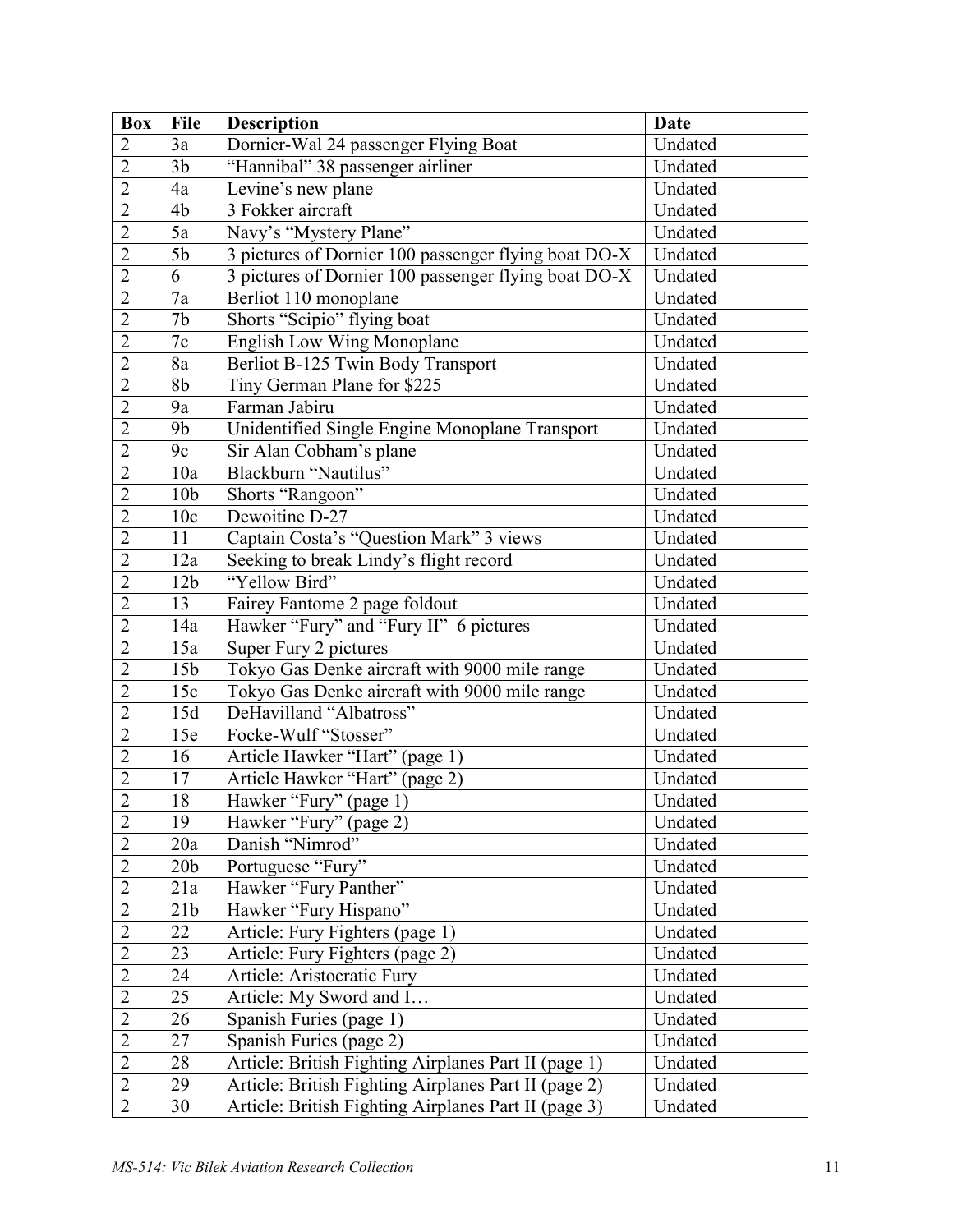| <b>Box</b>     | <b>File</b>     | <b>Description</b>                                   | <b>Date</b>       |
|----------------|-----------------|------------------------------------------------------|-------------------|
| $\overline{2}$ | 31              | Article: British Fighting Airplanes Part II (page 4) | Undated           |
| $\overline{2}$ | 32              | Article: British Fighting Airplanes Part II (page 5) | Undated           |
| $\overline{2}$ | 33              | Article: British Fighting Airplanes Part II (page 6) | Undated           |
| $\overline{2}$ | $\overline{34}$ | Article: British Fighting Airplanes Part II (page 7) | Undated           |
| $\overline{2}$ | 35              | Curtiss $O-52 \frac{3}{4}$ right view                | 1941 September 16 |
| $\overline{2}$ | 36              | Republic YP-60E 3/4 right view                       | Undated           |
| $\overline{2}$ | 37              | Republic YP-60E 1/4 left view                        | Undated           |
| $\overline{2}$ | 38              | Curtiss XP-60A 1/4 right view                        | 1942 October 14   |
| $\overline{2}$ | 39              | Curtiss XP-60 $\frac{1}{4}$ left view                | 1941 November 3   |
| $\overline{2}$ | 40              | Curtiss XP-60C 1/4 left view                         | 1943 January 27   |
| $\overline{2}$ | 41              | Average Labor Costs (\$/hr) for various projects     | 1930-1945         |
|                |                 | plotted by year                                      |                   |
| $\overline{2}$ | 42              | Experimental Airplanes (costs & weight)              | 1948 June 3       |
| $\overline{2}$ | 43              | Unidentified Graph                                   | 1930-1948         |
| $\overline{2}$ | 44              | Unidentified comments and graph                      | 1948 June 16      |
| $\overline{2}$ | 45              | Experimental Aircraft and brief description (page 1) | 1931-1943         |
| $\overline{2}$ | 46              | Experimental Aircraft and brief description (page 2) | 1934-1940         |
| $\overline{2}$ | 47              | Experimental Aircraft and brief description (page 1) | 1948 June 7       |
| $\overline{2}$ | 48              | Experimental Aircraft and brief description (page 2) | 1948 June 7       |
| $\overline{2}$ | 49              | Experimental Aircraft and brief description (page 3) | 1948 June 7       |
| $\overline{2}$ | 50              | Experimental Aircraft and brief description (page 4) | 1948 June 7       |
| $\overline{2}$ | $\overline{51}$ | Curtiss XA-8 1/4 left view                           | 1931 June 9       |
| $\overline{2}$ | 52              | Curtiss YA-8 front view- tail down                   | 1932 July 21      |
| $\overline{2}$ | 53              | Curtiss Y1A-8A front view - tail up                  | 1932 November 19  |
| $\overline{2}$ | 54              | Curtiss Des-60A front view - tail up                 | 1936 July 31      |
|                |                 | NOTE: Box 2 #55 to Box 3 # 28 appear to be a         |                   |
|                |                 | notebook of experimental aircraft with photos        |                   |
| $\overline{2}$ | 55              | Experimental Data Sheet (page 1)                     | 1931-1936         |
| $\overline{2}$ | $\overline{56}$ | Experimental Data Sheet (page 2)                     | 1932-1933         |
| $\overline{2}$ | 57              | Curtiss XP-934 left side view                        | 1932 July 19      |
| $\overline{2}$ | 58              | Curtiss Model 66 (XP-934) Army XP-31                 | 1932 November 10  |
| $\overline{2}$ | 59              | Curtiss XP-934 $\frac{1}{4}$ left view               | 1932 August 26    |
| $\overline{2}$ | 60              | Curtiss XP-934 front view tail up                    | 1932 November 6   |
| $\overline{2}$ | 61              | Curtiss XP-934 front view tail down                  | 1932 October 10   |
| $\overline{2}$ | 62              | Experimental Data Sheet (page 3)                     | 1932              |
| $\overline{2}$ | 63              | Curtiss Model 76 (XA-14)                             | 1936              |
| $\overline{2}$ | 64              | Curtiss Y1A-18 Front view                            | 1937 July 7       |
| $\overline{2}$ | 65              | Experimental Data Sheet (page 4)                     | 1935-1937         |
| $\overline{2}$ | 66              | Curtiss Model 75 X-17Y Export fighter                | Undated           |
| $\overline{2}$ | 67              | Curtiss Y1P-3L left side                             | 1937 February 27  |
| $\overline{2}$ | 68              | Curtiss P-36A 1/4 right view                         | 1938 August 31    |
| $\overline{2}$ | 69              | Curtiss P36A front view                              | 1939 March 2      |
| $\overline{2}$ | 70              | Curtiss XP-37 1/4 left view                          | 1938 September 8  |
| $\overline{2}$ | 71              | Gloster "Gladiator" with Swedish Markings            | undated           |
| $\overline{2}$ | 72              | Gloster "Gladiator" with Swedish Markings            | undated           |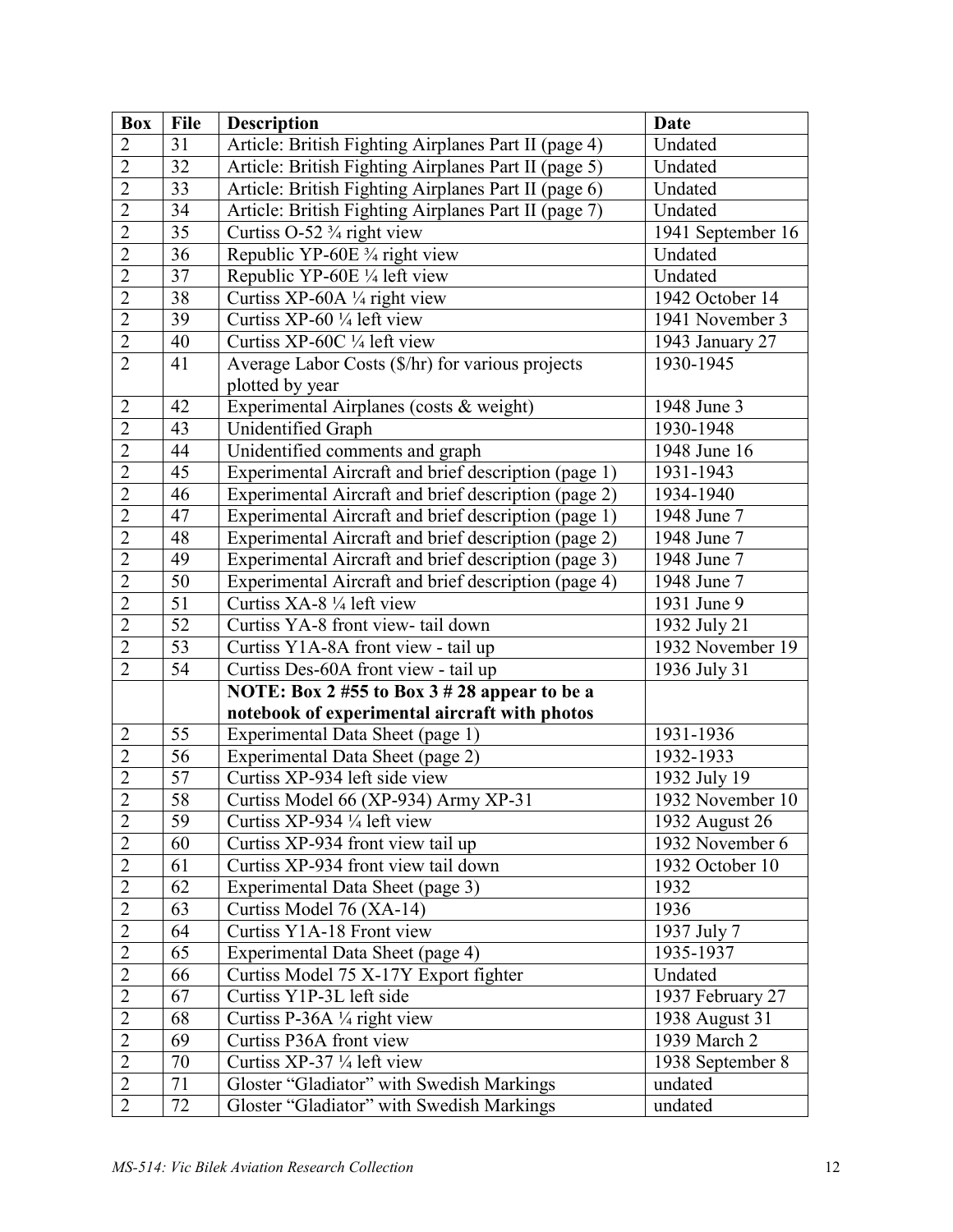| <b>Box</b>              | <b>File</b>     | <b>Description</b>                                    | Date             |
|-------------------------|-----------------|-------------------------------------------------------|------------------|
| $\overline{2}$          | 73a             | Persian "Fury" 85E                                    | Undated          |
| $\overline{2}$          | 74a             | Hawker "Fury" Hi-Speed                                | undated          |
| $\overline{2}$          | 75a             | Hawker "Fury"                                         | undated          |
| $\overline{2}$          | 75b             | Hawker "Fury"                                         | undated          |
| $\overline{2}$          | 76a             | Hawker "Fury"                                         | Undated          |
| $\overline{2}$          | 76b             | Hawker "Fury"                                         | undated          |
| $\overline{2}$          | 77              | Hawker "Fury" Hi-Speed                                | undated          |
| $\overline{3}$          | $\mathbf{1}$    | Curtiss YP-37 left side                               | 1939 January 4   |
| $\overline{\mathbf{3}}$ | $\overline{2}$  | Curtiss P-40 1/4 left view                            | 1940 January 13  |
| $\overline{3}$          | $\overline{3}$  | Curtiss P-40F 1/4 left view                           | 1942 March 20    |
| $\overline{3}$          | $\overline{4}$  | Experimental Data Sheet (page 5)                      | 1935-1942        |
| $\overline{\mathbf{3}}$ | $\overline{5}$  | Experimental Data Sheet (page 6)                      | 1941-1944        |
| $\overline{3}$          | 6               | Curtiss XP-46A left side                              | 1941 February 13 |
| $\overline{3}$          | $\overline{7}$  | Curtiss XP-46 front view                              | 1941 September 8 |
| $\overline{3}$          | $\overline{8}$  | Experimental Data Sheet (page 7)                      | 1941             |
| $\overline{3}$          | 9               | Curtiss YO-40A front view - tail down                 | 1933 March 23    |
| $\overline{3}$          | 10              | Curtiss Y1O-40B 3/4 left view                         | 1933 June 26     |
| $\overline{\mathbf{3}}$ | 11              | Curtiss YO-40 sketch                                  | 1932 March 4     |
| $\overline{3}$          | 12              | Curtiss XF13C-2 1/4 right                             | 1933 December 9  |
| $\overline{3}$          | 13              | Curtiss XF13C-1 <sup>3</sup> / <sub>4</sub> left view | 1933 December 27 |
| $\overline{3}$          | 14              | Engineering Costs without overhead, 7 aircraft        | 1932-1939        |
| $\overline{\mathbf{3}}$ | 15              | Experimental Data Sheet (page 8)                      | 1941             |
| 3                       | 16              | Curtiss Model 58 Navy XF9C-1                          | Undated          |
| $\overline{3}$          | 17              | Experimental Data Sheet (page 9)                      | 1931-1932        |
| $\overline{3}$          | 18              | Experimental Data Sheet (page 10)                     | 1933-1934        |
| $\overline{3}$          | 19              | Curtiss SOC-3 right side view                         | 1937 December 23 |
| $\overline{3}$          | 20              | Experimental Data Sheet (page11)                      | 1935-1937        |
| $\overline{3}$          | 21              | Curtiss XSBC-1 1/4 left view                          | 1934 February 17 |
| $\overline{3}$          | 22              | Experimental Data Sheet (page 12)                     | 1935-1937        |
| $\overline{\mathbf{3}}$ | 23              | Curtiss XSBC-2 <sup>3</sup> / <sub>4</sub> left view  | 1935 November 29 |
| $\overline{3}$          | 24              | Curtiss SBC-3 Front view                              | 1937 June 8      |
| 3                       | 25              | Curtiss SBC-4 Scout $\frac{1}{4}$ right view          | 1940 February 24 |
| 3                       | 26              | Experimental Data Sheet (page13)                      | 1935-1939        |
| 3                       | 27              | Experimental Data Sheet (page14)                      | 1939-1940        |
| $\overline{3}$          | 28a             | Experimental Data Sheet (page15)                      | 1940-1945        |
| 3                       | 28 <sub>b</sub> | XP-37 cost computations                               | 1940 October 13  |
| $\overline{3}$          | 29              | Engineering Costs - Without Overhead 7 aircraft (1)   | Undated          |
| $\overline{3}$          | 30              | Engineering Costs - Without Overhead 5 aircraft (1a)  | Undated          |
| 3                       | 31              | Engineering Costs - Without Overhead 4 aircraft (1b)  | Undated          |
| $\overline{3}$          | 32              | Engineering Costs - Without Overhead 7 aircraft (2)   | Undated          |
| $\overline{3}$          | 33              | Engineering Costs - Without Overhead 5 aircraft (3)   | Undated          |
| $\mathfrak{Z}$          | 34              | Engineering Costs - Without Overhead 7 aircraft (4)   | Undated          |
| $\overline{3}$          | 35              | Engineering Costs - Without Overhead 7 aircraft (5)   | Undated          |
| $\overline{3}$          | 36              | Engineering Costs - Without Overhead 6 aircraft (6)   | Undated          |
| $\overline{3}$          | 37              | Engineering Costs - Without Overhead 7 aircraft (8)   | Undated          |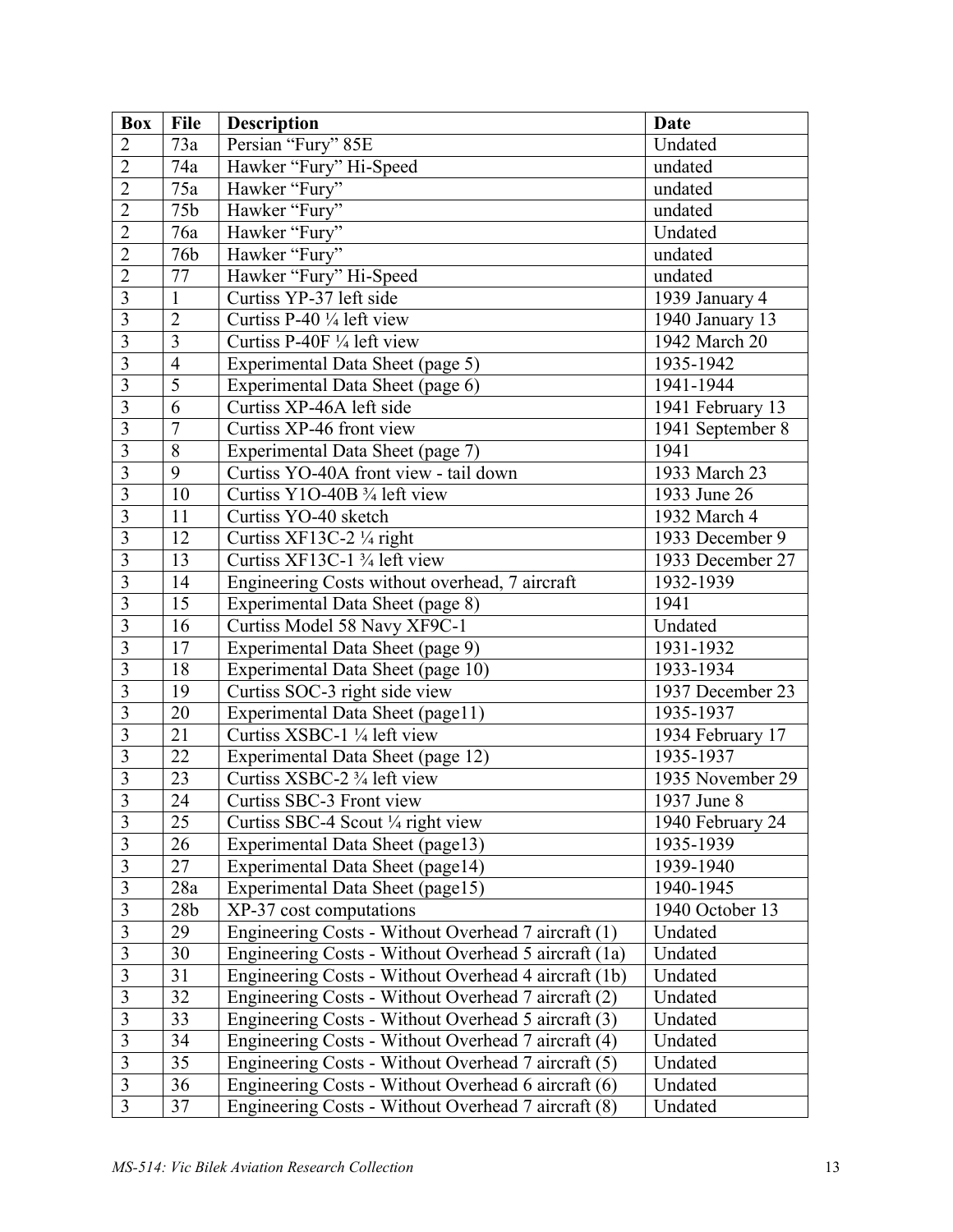| <b>Box</b>              | <b>File</b>     | <b>Description</b>                                   | <b>Date</b>       |
|-------------------------|-----------------|------------------------------------------------------|-------------------|
| 3                       | 38              | Engineering Costs - Without Overhead 7 aircraft (9)  | Undated           |
| 3                       | 39              | Engineering Costs - Without Overhead 5 aircraft (10) | Undated           |
| 3                       | 40              | Engineering Costs - Without Overhead 6 aircraft (11) | Undated           |
| $\overline{3}$          | 41              | Engineering Costs - Without Overhead 3 aircraft (12) | Undated           |
| $\overline{\mathbf{3}}$ | 42              | Engineering Time - Man Days 7 aircraft               | Undated           |
| $\overline{3}$          | 43              | Cost - XA-3 - Army 1931                              | 1948 June 10      |
| $\overline{3}$          | 44              | Cost YO-40 Army 1932                                 | 1948 June 10      |
| $\overline{3}$          | 45              | YO-40 revision                                       | 1948 September 10 |
| $\overline{\mathbf{3}}$ | 46              | Cost - XP-934 Army 1932                              | 1948 June 10      |
| $\overline{\mathbf{3}}$ | 47              | XP-934 revision                                      | 1948 September 10 |
| $\overline{\mathbf{3}}$ | 48              | Cost - XA14 - Army 1934-35                           | 1948 June 18      |
| $\overline{3}$          | 49              | XA-14 revision                                       | 1948 September 10 |
| $\overline{3}$          | 49a             | Cost Design 75 - Y1P-36 Army 1934-37                 | 1948 June 18      |
| 3                       | 50              | Design 75 revision (page 1)                          | 1948 September 10 |
| $\overline{\mathbf{3}}$ | 51              | Design 75 revision (page 2)                          | 1948 September 10 |
| 3                       | 52              | Cost - XP-46 - Army 1940-41                          | 1948 September 8  |
| $\overline{3}$          | 53              | XP-46 revision                                       | 1948 September 10 |
| $\overline{3}$          | 54              | Cost - XP-60A, B.C - Army 1940-43 (page 1)           | 1948 September 7  |
| $\overline{3}$          | $\overline{55}$ | Cost - XP-60A, B.C - Army 1940-43 (page 2)           | 1948 September 8  |
| $\overline{3}$          | 56              | Cost - XP-60A, B.C - Army 1940-43 (page 3)           | 1948 September 10 |
| $\overline{3}$          | 57              | Cost - XP-60A, B.C - Army 1940-43 (page 4)           | 1948 September 10 |
| $\overline{3}$          | 58              | Cost - XP87 - 2 airframes                            | 1948 June 9       |
| $\overline{\mathbf{3}}$ | 59              | Cost - XF9-1 - Navy 1931                             | 1948 September 8  |
| 3                       | 60              | Cost - XF13C-1,2 - Navy 1933 (page 1 crossed out)    | 1948 September 8  |
| 3                       | 61              | Cost - XF13C-1,2 - Navy 1933 (page 2 crossed out)    | 1948 September 13 |
| $\overline{3}$          | 62              | Cost - XF13C-1,2 - Navy 1933 (page 1)                | 1948 September 16 |
| $\overline{3}$          | 63              | Cost - XF13C-1,2 - Navy 1933 (page 2)                | 1948 September 16 |
| 3                       | 64              | Cost - XSBC-1 - Navy 1933                            | 1948 September 8  |
| $\overline{3}$          | 65              | Cost - XSBC-1 revision                               | 1948 September 13 |
| 3                       | 66              | Cost - XO3C-1 - Navy 1933-34                         | 1948 September 9  |
| $\overline{3}$          | 67              | Cost - XO3C-1 revision                               | 1948 September 13 |
| 3                       | 68              | Cost - XSBC-2 - Navy 1935 (page 1 crossed out)       | 1948 September 8  |
| 3                       | 69              | Cost - XSBC-2 - Navy 1935 (page 2 crossed out)       | 1948 September 8  |
| 3                       | 69              | Cost - XSBC-2 - Navy 1935 (page 3 crossed out)       | 1948 September 13 |
| $\overline{\mathbf{3}}$ | 70              | Cost - XSBC-2 - Navy 1935 (page 1)                   | 1948 September 16 |
| 3                       | 71              | Cost - XSBC-2 - Navy 1935 (page 2)                   | 1948 September 16 |
| 3                       | 72              | Cost - XSO3C-1 - Navy 1939(E)                        | 1948 September 9  |
| $\overline{\mathbf{3}}$ | 73              | Cost - XSO3C-1 revision                              | 1948 September 13 |
| $\overline{3}$          | 74              | Letter from J.M. Rice to E.J. Ashman re XSB3C-1      | 1943 August 7     |
| $\mathfrak{Z}$          | 75              | XSB3C-1 Engineering Release Schedule (page 1)        | 1942 March 2      |
| $\overline{\mathbf{3}}$ | 76              | XSB3C-1 Engineering Release Schedule (page 2)        | 1942 March 2      |
| $\overline{\mathbf{3}}$ | 77              | XSB3C-1 Engineering Release Schedule (page 3)        | 1942 March 2      |
| $\overline{3}$          | 78              | Cost - XSB2C-1 - Navy 1940(E)                        | 1948 September 9  |
| $\overline{3}$          | 79              | Cost - XSB2C-1 revision                              | 1948 September 12 |
| $\overline{3}$          | 80              | Cost - XF14C-1,2,3 - Navy 1942(L)                    | 1948 September 9  |